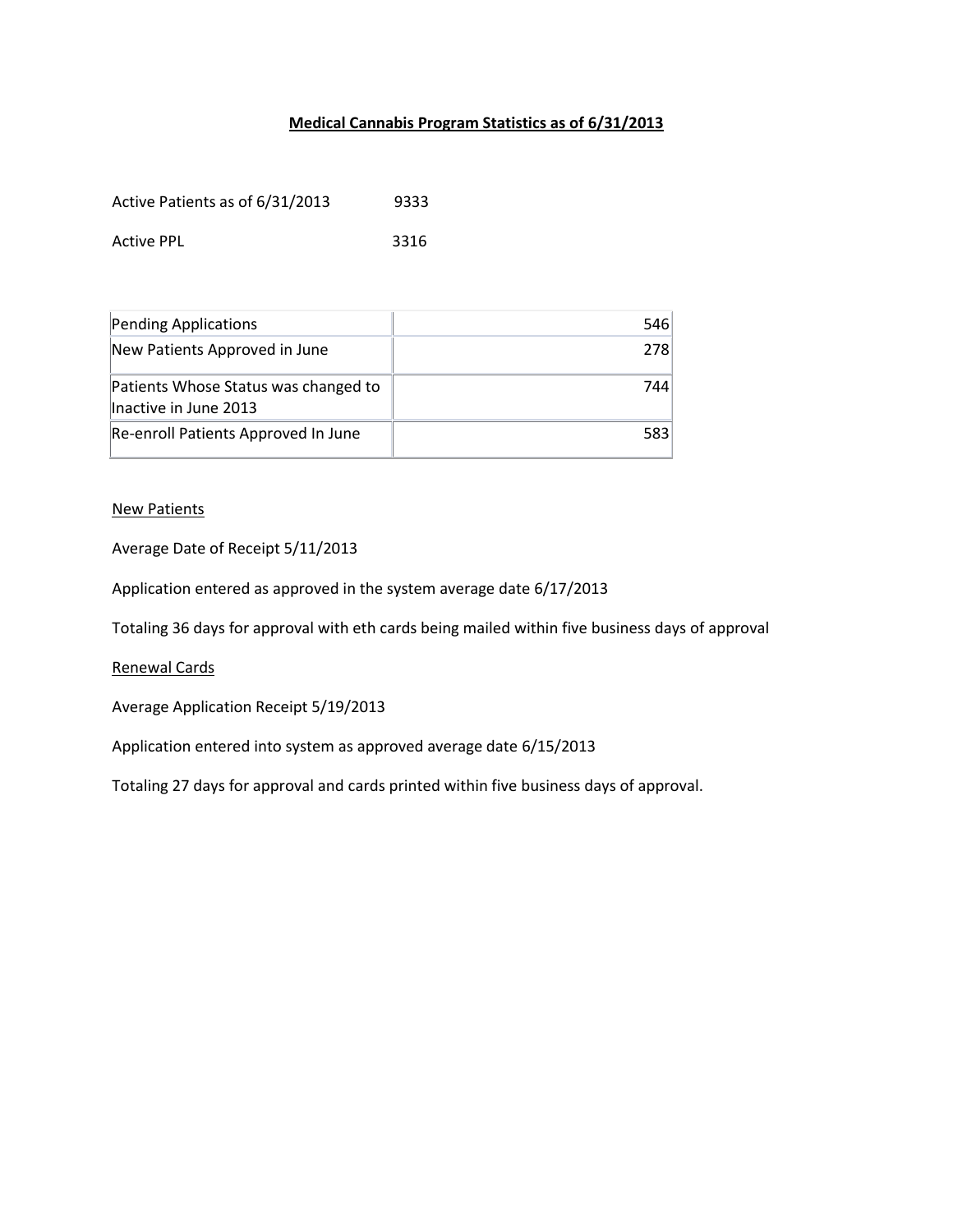| <b>Qualifying Conditions Count - Status</b>           |               |                                             |
|-------------------------------------------------------|---------------|---------------------------------------------|
| <b>Qualifying Condition</b>                           |               | <b>Status Count Of Qualifying Condition</b> |
| <b>PTSD</b>                                           | Active        | 3930                                        |
| Chronic Pain                                          | Active        | 2707                                        |
| Cancer                                                | Active        | 687                                         |
| Painful Peripheral Neuropathy                         | Active        | 442                                         |
| Intractable Nausea/Vomiting                           | Active        | 309                                         |
| <b>HIV/AIDS</b>                                       | Active        | 241                                         |
| <b>Multiple Sclerosis</b>                             | Active        | 200                                         |
| Epilepsy                                              | Active        | 196                                         |
| Spinal Cord Damage with Intractable Spasticity Active |               | 132                                         |
| Inflammatory autoimmune-mediated Arthritis            | Active        | 127                                         |
| Glaucoma                                              | Active        | 115                                         |
| Severe Anorexia/Cachexia                              | Active        | 102                                         |
| Crohn's Disease                                       | Active        | 77                                          |
| <b>Hep C Under Treatment</b>                          | Active        | 46                                          |
| <b>Hospice Care</b>                                   | Active        | 14                                          |
| <b>ALS</b>                                            | Active        | 6                                           |
| Cervical Dystonia                                     | Active        | $\overline{2}$                              |
| <b>Total</b>                                          | <b>Active</b> | 9333                                        |